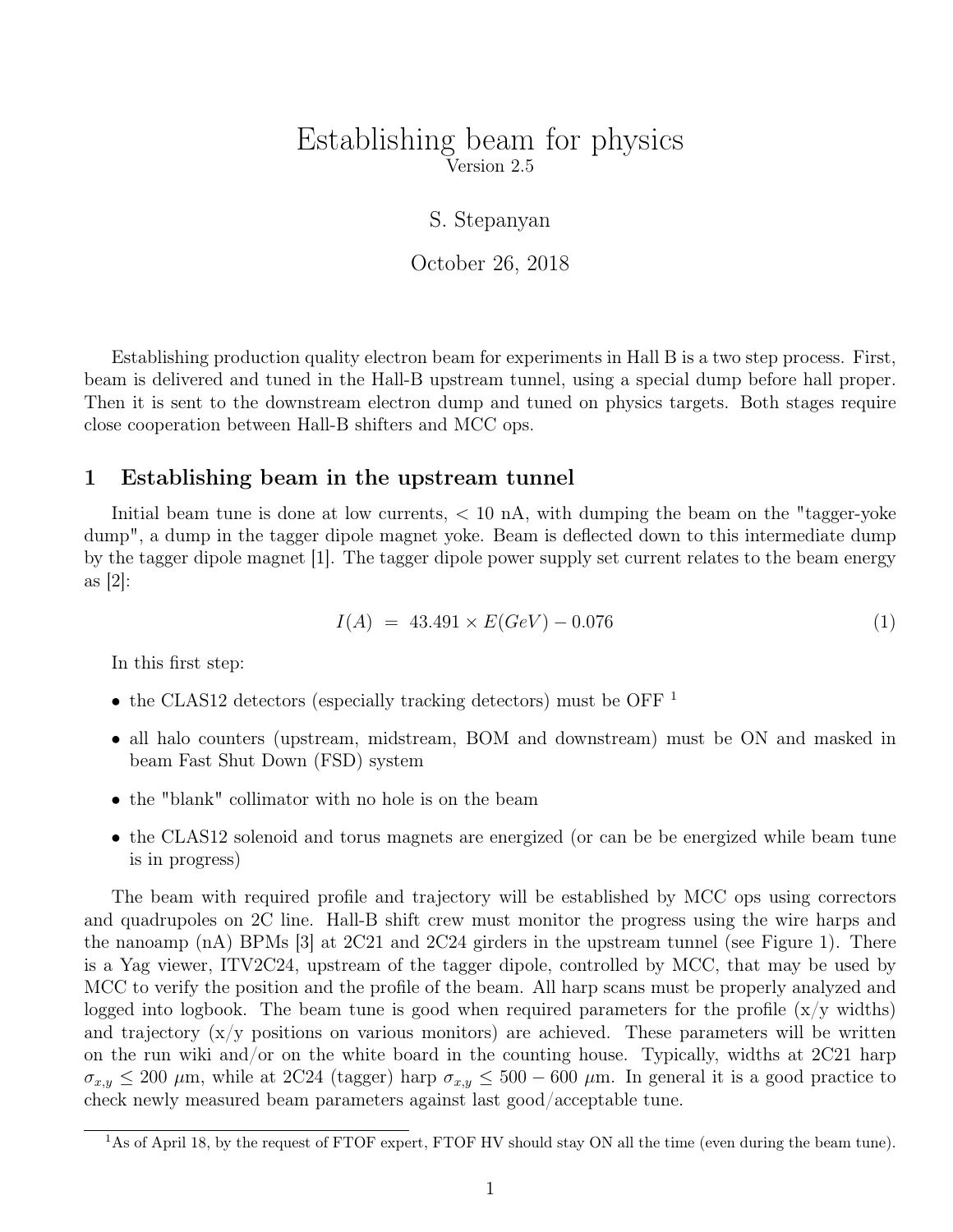|                             |               |                | Description          | Name           | $L$ (neters) |
|-----------------------------|---------------|----------------|----------------------|----------------|--------------|
|                             |               |                | <b>SLM</b>           | ISR2C20        | $-44.3$      |
|                             |               |                | Green shield walll   |                |              |
|                             |               |                | Stripline BPM        | IPM2C21        | $-41.4$      |
|                             |               |                | Quadruple            | MQR2C21        | $-41.1$      |
|                             |               |                | Horizontal corrector | MBC2C21H       | $-40.6$      |
|                             |               |                | Vertical corrector   | MBC2C21V       | $-40.1$      |
|                             |               |                | Quadruple            | MQA2C21A       | $-39.6$      |
|                             |               |                | Horizontal corrector | MBC2C21AH      | $-39.1$      |
|                             |               |                | Beam viewer          | ITV2C21        | $-38.9$      |
|                             |               |                | Wire Harp            | IHA2C21        | $-38.8$      |
|                             |               |                | $nA-BPM$             | IPM2C21A       | $-37.6$      |
|                             | Moller Pol.   |                | <b>Stripline BPM</b> | IPM2C22        | $-26.9$      |
|                             |               |                | Quadruple            | MQK2C22        | $-26.5$      |
|                             |               |                | Horizontal corrector | MBC2C22H       | $-26.2$      |
|                             |               |                | Quadruple            | MQK2C23        | $-25.8$      |
|                             |               |                | Vertical corrector   | MBC2C23V       | $-25.5$      |
|                             |               |                | Quadruple            | MQK2C24        | $-24.9$      |
| 1 <sup>st</sup> Raster Pair |               |                | $nA-BPM$             | IPM2C24A       | $-24.5$      |
|                             |               |                | Wire Harp            | IHA2C24        | $-22.0$      |
|                             |               |                | Beam viewer          | ITV2C24        | $-21.8$      |
|                             |               |                | Hall-B tagger dipole | <b>TAGGERB</b> | $-17.6$      |
|                             |               |                | Hall-B collimator    | ETA2H00        | $-17.0$      |
|                             |               |                | Stripline BPM        | IPM2H00        | $-12.3$      |
| Halo Coun.                  |               |                | Quadruple            | MQA2H00        | $-11.9$      |
|                             |               |                | Quadruple            | MQA2H00A       | $-11.6$      |
|                             |               |                | Horizontal corrector | MBD2H00H       | $-11.3$      |
|                             |               |                | Vertical corrector   | MBD2H00V       | $-11.1$      |
|                             |               |                | Quadruple            | MQB2H01        | $-6.2$       |
|                             |               |                | $nA-BPM$             | IPM2H01        | $-5.8$       |
|                             | <b>Target</b> |                | Wire harp            | IHA2H01A       | $-5.2$       |
|                             | <b>BOM</b>    |                | Center of the hall   | $\overline{0}$ |              |
|                             |               |                | Stripline BPM        | IPM2H02        | 13.5         |
|                             |               |                | SVT collimator       | ETA2H02        | 14.1         |
|                             |               | <u>()</u><br>႐ | Wire harp            | IHA2H02A       | 14.8         |
|                             |               |                | Dipole 1             | MFC2H02A       | 15.3         |
|                             |               | 工              | HPS target           | ETA2HHPS       | 17.0         |
|                             |               |                | Spectrometer Dipole  | MFC2H02B       | 17.5         |
|                             |               |                | Dipole 2             | MFC2H02C       | 19.7         |
|                             |               |                | Beam viewer          | ITV2H04        | 24.0         |
|                             |               |                | Dump, Faraday cup    | IFY2H04        | 27.0         |

Figure 1: Bemaline elements from the green shield wall to Faraday cup dump.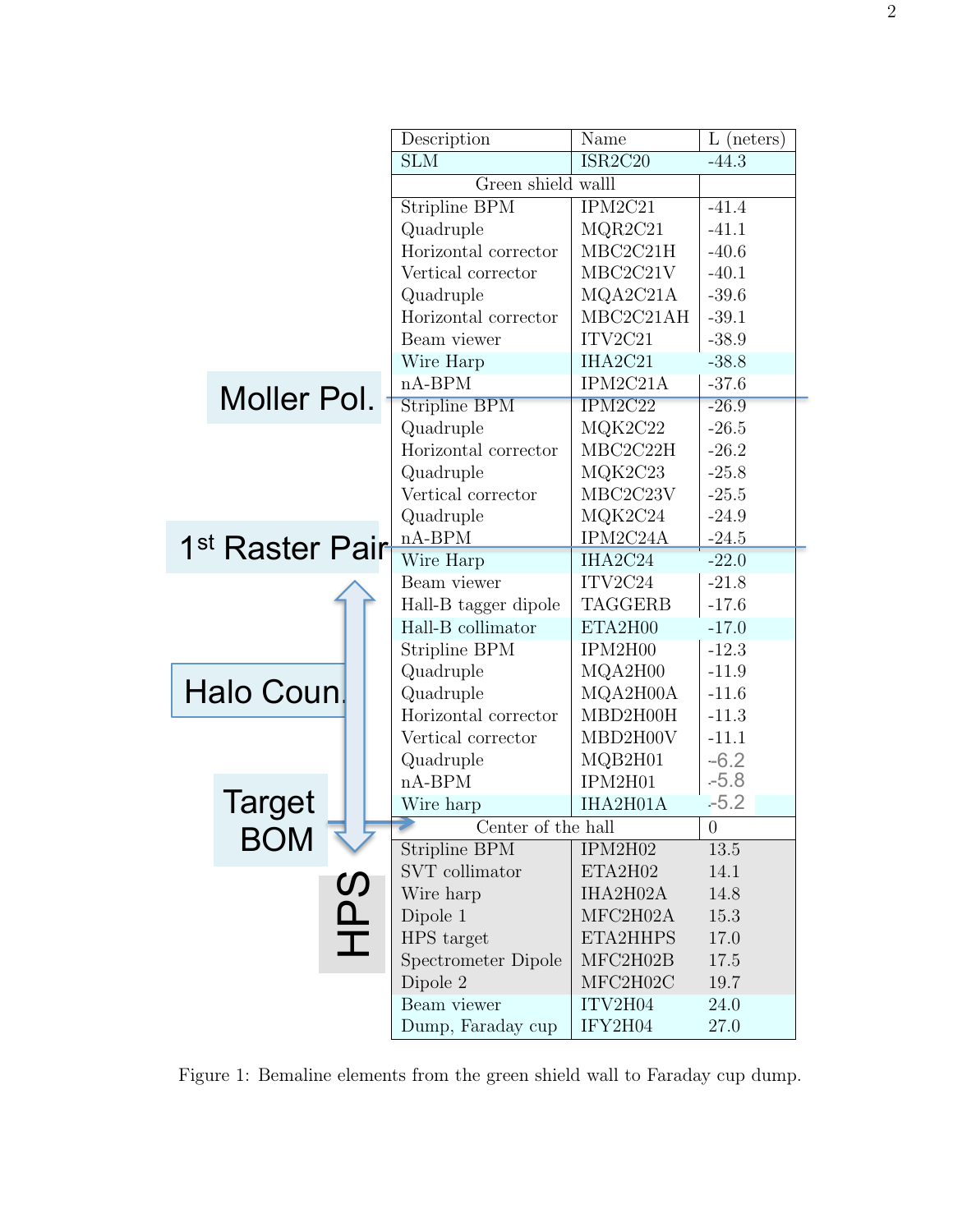## 2 Beam to Faraday cup

The second step of establishing a physics quality beam for the experiment starts after acceptable beam parameters have been achieved on the tagger-yoke dump. The following are steps for sending the beam to CLAS12:

- tell MCC that beam is acceptable at the tagger
- ask to take the beam away, degauss and turn OFF the tagger magnet
- position 20 mm diameter collimator on the beam
- ask ops to unmask halo counter FSDs and set the halo counter FSD thresholds as defined in the run wiki and with the integration time interval to 5 milliseconds
- when ready ask MCC to send ∼ 5 nA beam straight to the electron dump (downstream the end of the Hall B beamline where Faraday cup is located). Note: upstream and midstream halo counter rates should not exceed 100 Hz.
- verify that beam goes to the dump cleanly:
	- a. make sure beam is clearly visible on the downstream viewer, use Chromox screen<sup>2</sup>. Beam should be within 10 mm (2-tick marks) around the center
	- b. make sure that beam current reading on the Faraday cup and the currents on 2C21 and 2C24 BPMs are consistent (difference should not be more then few %)

The beam profile and position adjustments on the target will be done using correctors and quadrupoles on 2C22/2C23/2C24 girders in the upstream tunnel and on the 2H00 girder in the hall (if needed). The last one is the closest to the target ( $\sim 12$ m upstream) and will be used to focus beam at the target location to achieve required size (preferably  $< 300 \mu m$  in both x and y directions).

The profile and the position of the beam on CLAS12 target will be checked using a 3-wire harp 2H01A, mounted about ∼ 5 meters upstream of the target, and the 2H01 nA BPM (stripline BPM on 2H00 will not work at low currents). The 2H01A harp measures the beam profile and its projected positions along x-, y-, and  $45°$  axes. Before preforming a harp scan with 2H01A or also 2C21 and 2C24 (tagger) harps ask ops to unmask halo counter FSDs and set the halo counter FSD thresholds to 1 MHz and the integration time interval to 50 milliseconds

After physics quality beam is established based on the profile, beam position either on the cryo target cell or on any of the CLAS12 detector component (e.g. FTcal) must be adjusted based on the lowest rates on the downstream halo counters and on BOM, or symmetry of rates in the detector. Procedure for adjusting the beam on the target is the following:

- ask MCC operator to move the beam vertically on 2H01 nA BPM in 0.1 mm steps up then down
- record rates on halo counters and on BOM for each step. Stop moving in the given direction when rates go more more than  $\times 10$  from the previous position
- analyze rates as a function of position, find a position on 2H01 corresponding to about the mid point of the two extreme highest rate ends. Ask MCC operator to position the beam on that position on 2H01 nA BPM
- repeat everything for the horizontal alignment, moving the beam to left and right

<sup>&</sup>lt;sup>2</sup>At low energies beam spot may not be clearly visible at 5 nA